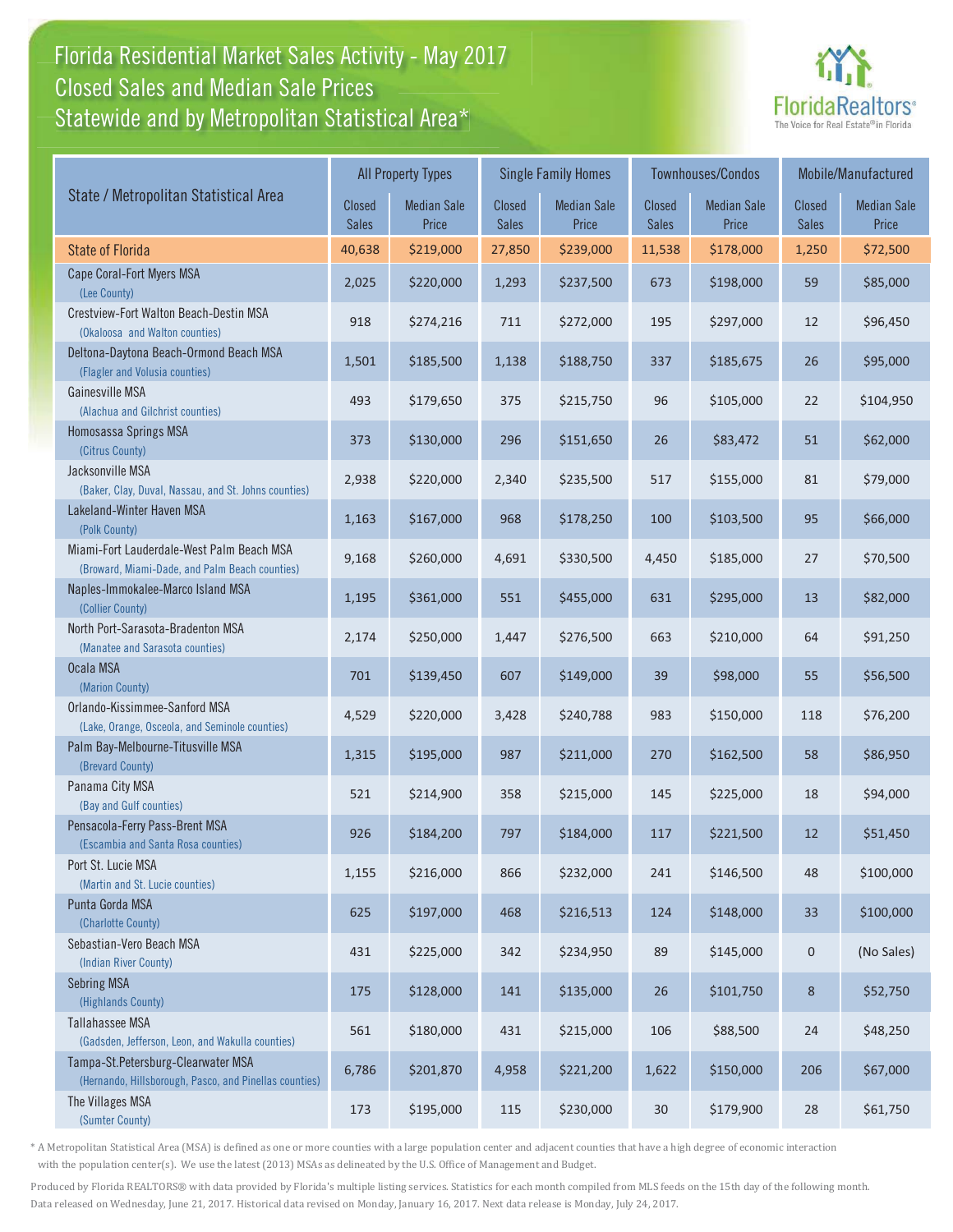## Florida Residential Market Sales Activity - May 2017 Florida Residential Market Sales Activity Listed by County Closed Sales and Median Sale Prices



| County                     | <b>All Property Types</b> |                             |                        | <b>Single Family Homes</b>  |                        | Townhouses/Condos           | Mobile/Manufactured           |                             |
|----------------------------|---------------------------|-----------------------------|------------------------|-----------------------------|------------------------|-----------------------------|-------------------------------|-----------------------------|
|                            | Closed<br><b>Sales</b>    | <b>Median Sale</b><br>Price | Closed<br><b>Sales</b> | <b>Median Sale</b><br>Price | Closed<br><b>Sales</b> | <b>Median Sale</b><br>Price | <b>Closed</b><br><b>Sales</b> | <b>Median Sale</b><br>Price |
| Alachua County             | 474                       | \$184,900                   | 364                    | \$218,700                   | 96                     | \$105,000                   | 14                            | \$67,500                    |
| <b>Baker County</b>        | 31                        | \$150,000                   | 25                     | \$160,000                   | 0                      | (No Sales)                  | 6                             | \$57,500                    |
| <b>Bay County</b>          | 479                       | \$214,900                   | 322                    | \$215,000                   | 142                    | \$222,000                   | 15                            | \$85,000                    |
| <b>Bradford County</b>     | 32                        | \$99,950                    | 25                     | \$105,000                   | $\mathbf 0$            | (No Sales)                  | $\overline{7}$                | \$89,900                    |
| <b>Brevard County</b>      | 1,315                     | \$195,000                   | 987                    | \$211,000                   | 270                    | \$162,500                   | 58                            | \$86,950                    |
| <b>Broward County</b>      | 3,235                     | \$242,003                   | 1,579                  | \$335,000                   | 1,646                  | \$159,000                   | 10                            | \$76,500                    |
| <b>Calhoun County</b>      | 5                         | \$98,500                    | 5                      | \$98,500                    | $\mathbf 0$            | (No Sales)                  | 0                             | (No Sales)                  |
| <b>Charlotte County</b>    | 625                       | \$197,000                   | 468                    | \$216,513                   | 124                    | \$148,000                   | 33                            | \$100,000                   |
| <b>Citrus County</b>       | 373                       | \$130,000                   | 296                    | \$151,650                   | 26                     | \$83,472                    | 51                            | \$62,000                    |
| <b>Clay County</b>         | 402                       | \$199,900                   | 346                    | \$214,500                   | 28                     | \$116,750                   | 28                            | \$71,000                    |
| <b>Collier County</b>      | 1,195                     | \$361,000                   | 551                    | \$455,000                   | 631                    | \$295,000                   | 13                            | \$82,000                    |
| <b>Columbia County</b>     | 68                        | \$117,000                   | 52                     | \$139,000                   | $\mathbf{1}$           | \$65,500                    | 15                            | \$66,000                    |
| <b>DeSoto County</b>       | 29                        | \$137,000                   | 25                     | \$139,000                   | $\overline{2}$         | \$121,000                   | $\overline{2}$                | \$61,625                    |
| <b>Dixie County</b>        | 20                        | \$62,500                    | 11                     | \$93,900                    | 0                      | (No Sales)                  | 9                             | \$49,900                    |
| <b>Duval County</b>        | 1,541                     | \$184,000                   | 1,248                  | \$198,000                   | 276                    | \$137,000                   | 17                            | \$45,000                    |
| <b>Escambia County</b>     | 511                       | \$164,950                   | 421                    | \$160,000                   | 86                     | \$235,000                   | $\overline{4}$                | \$46,150                    |
| <b>Flagler County</b>      | 283                       | \$210,000                   | 228                    | \$211,250                   | 48                     | \$203,125                   | 7                             | \$95,000                    |
| <b>Franklin County</b>     | 41                        | \$290,000                   | 30                     | \$377,500                   | 7                      | \$85,000                    | $\overline{a}$                | \$51,500                    |
| <b>Gadsden County</b>      | 42                        | \$114,000                   | 33                     | \$135,000                   | $\pmb{0}$              | (No Sales)                  | 9                             | \$49,000                    |
| <b>Gilchrist County</b>    | 19                        | \$120,000                   | 11                     | \$135,000                   | $\mathbf 0$            | (No Sales)                  | 8                             | \$112,500                   |
| <b>Glades County</b>       | 12                        | \$86,500                    | 3                      | \$88,000                    | $\mathbf{1}$           | \$149,000                   | 8                             | \$84,972                    |
| <b>Gulf County</b>         | 42                        | \$190,800                   | 36                     | \$190,800                   | 3                      | \$265,000                   | 3                             | \$138,750                   |
| <b>Hamilton County</b>     | 3                         | \$59,000                    | $\mathbf{1}$           | \$74,900                    | 0                      | (No Sales)                  | $\overline{2}$                | \$38,500                    |
| <b>Hardee County</b>       | 10                        | \$116,875                   | 8                      | \$116,875                   | $\pmb{0}$              | (No Sales)                  | $\overline{2}$                | \$125,250                   |
| <b>Hendry County</b>       | 33                        | \$131,500                   | 22                     | \$149,025                   | 3                      | \$148,000                   | 8                             | \$83,650                    |
| <b>Hernando County</b>     | 468                       | \$149,900                   | 410                    | \$155,000                   | 9                      | \$85,000                    | 49                            | \$68,900                    |
| <b>Highlands County</b>    | 175                       | \$128,000                   | 141                    | \$135,000                   | 26                     | \$101,750                   | 8                             | \$52,750                    |
| <b>Hillsborough County</b> | 2,614                     | \$218,995                   | 2,040                  | \$239,890                   | 541                    | \$147,500                   | 33                            | \$90,000                    |
| <b>Holmes County</b>       | 10                        | \$48,950                    | 8                      | \$48,950                    | 0                      | (No Sales)                  | $\overline{2}$                | \$45,100                    |
| <b>Indian River County</b> | 431                       | \$225,000                   | 342                    | \$234,950                   | 89                     | \$145,000                   | 0                             | (No Sales)                  |
| Jackson County             | 24                        | \$85,000                    | $17\,$                 | \$95,000                    | $\pmb{0}$              | (No Sales)                  | 7                             | \$60,000                    |
| Jefferson County           | $11\,$                    | \$115,000                   | 6                      | \$168,000                   | $\boldsymbol{0}$       | (No Sales)                  | $\sqrt{5}$                    | \$80,000                    |
| Lafayette County           | $\overline{2}$            | \$142,750                   | $\overline{c}$         | \$142,750                   | $\pmb{0}$              | (No Sales)                  | 0                             | (No Sales)                  |
| <b>Lake County</b>         | 703                       | \$199,900                   | 603                    | \$214,000                   | 33                     | \$150,000                   | 67                            | \$68,000                    |
| Lee County                 | 2,025                     | \$220,000                   | 1,293                  | \$237,500                   | 673                    | \$198,000                   | 59                            | \$85,000                    |

Produced by Florida REALTORS® with data provided by Florida's multiple listing services. Statistics for each month compiled from MLS feeds on the 15th day of the following month. Data released on Wednesday, June 21, 2017. Historical data revised on Monday, January 16, 2017. Next data release is Monday, July 24, 2017.